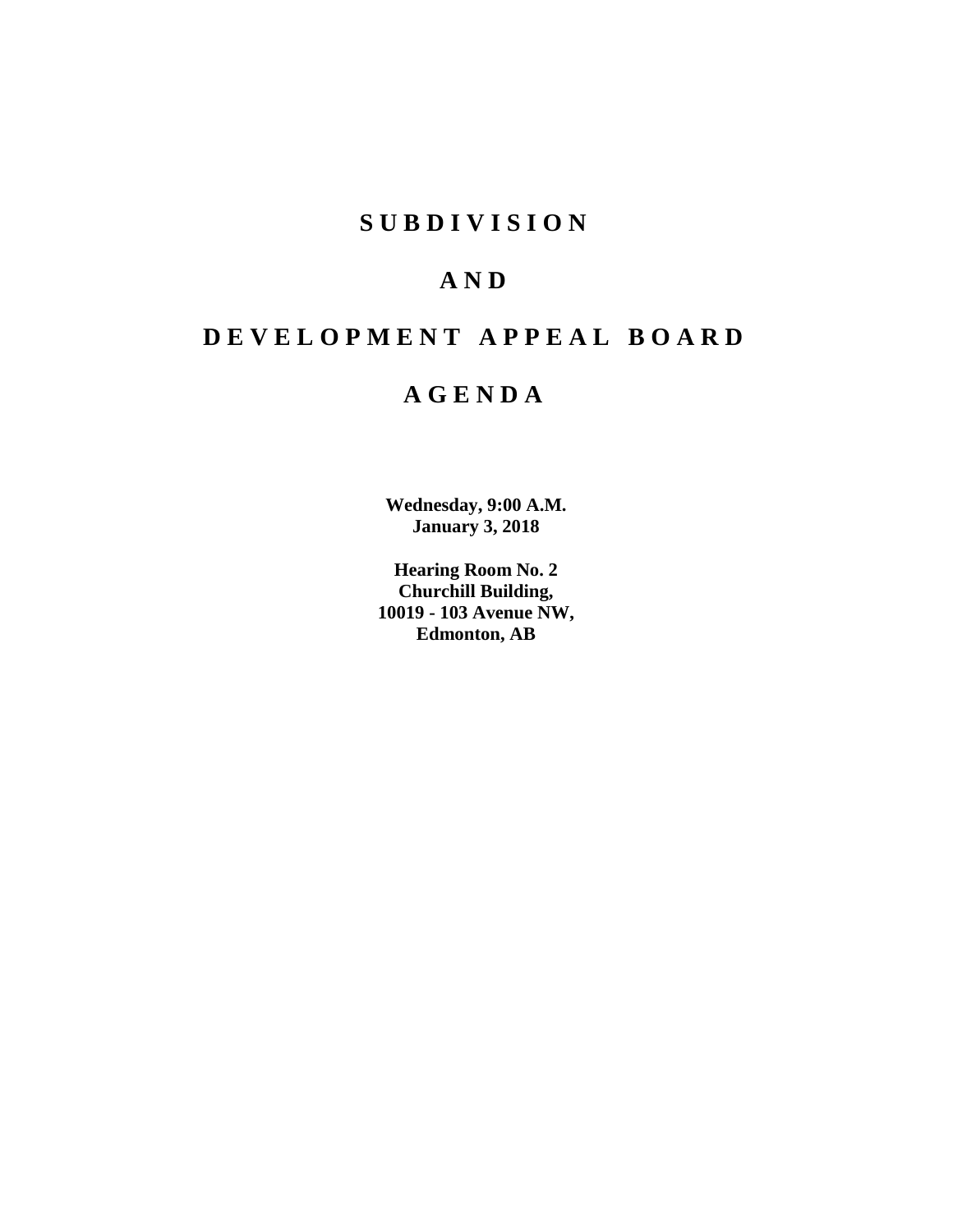## **SUBDIVISION AND DEVELOPMENT APPEAL BOARD HEARING ROOM NO. 3**

|             | 9:00 A.M.    | SDAB-D-18-001 | Change the Use of the ground floor from<br>General Retail Stores to two Dwellings of<br>Apartment Housing (existing without permits)<br>12106 - 90 Street NW<br>Project No.: 263413847-001 |
|-------------|--------------|---------------|--------------------------------------------------------------------------------------------------------------------------------------------------------------------------------------------|
|             |              |               |                                                                                                                                                                                            |
| $_{\rm II}$ | $10:30$ A.M. | SDAB-D-18-002 | Construct a Semi-detached House with front<br>verandas                                                                                                                                     |
|             |              |               | 12070 - 94 Street NW<br>Project No.: 233805217-001                                                                                                                                         |
|             |              |               |                                                                                                                                                                                            |
|             | NOTE:        |               | Unless otherwise stated, all references to "section numbers" refer to<br>the authority under the Edmonton Zoning Bylaw 12800.                                                              |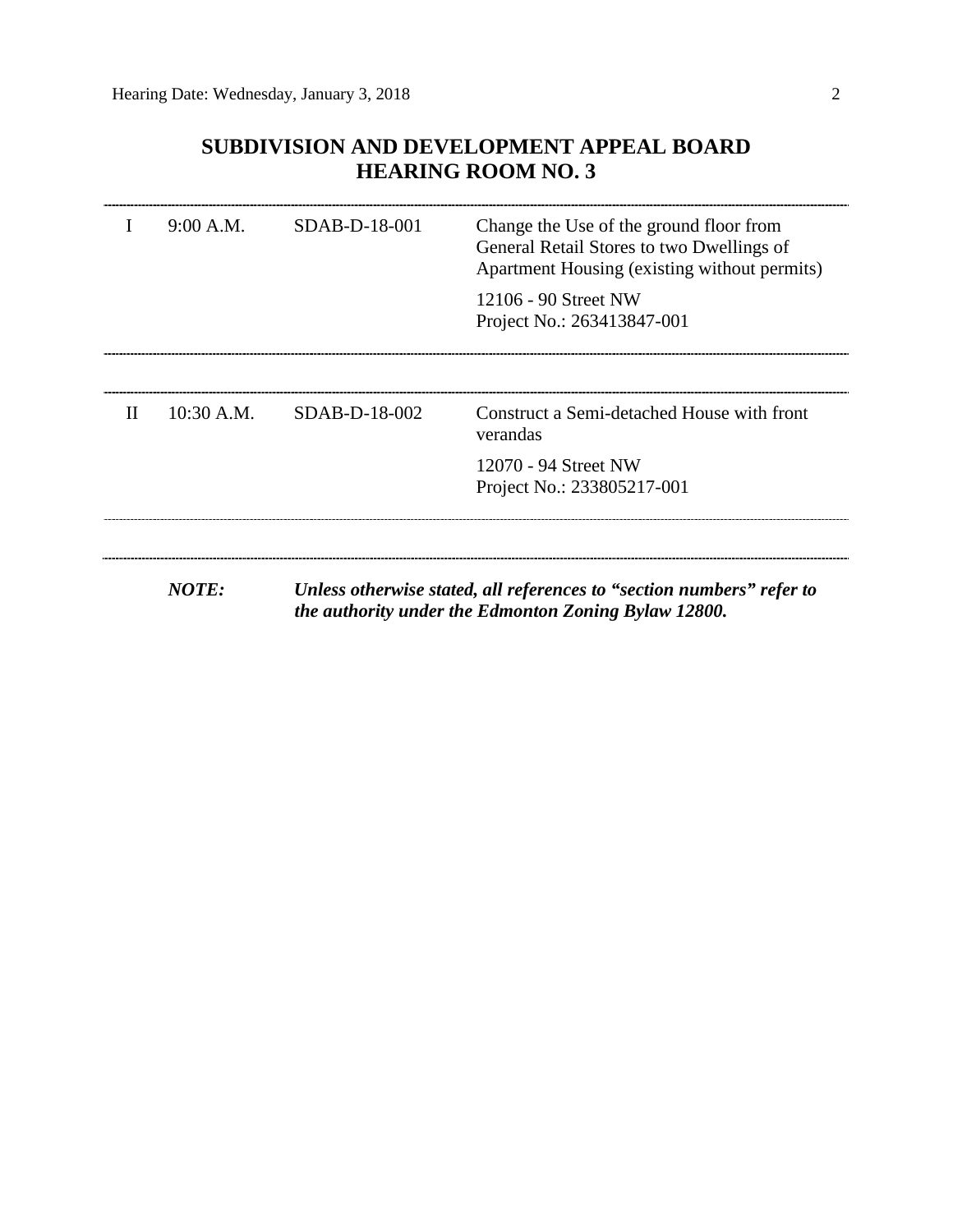| ITEM I: 9:00 A.M. |                                                        | FILE: SDAB-D-18-001                                                                                                                     |  |
|-------------------|--------------------------------------------------------|-----------------------------------------------------------------------------------------------------------------------------------------|--|
|                   | AN APPEAL FROM THE DECISION OF THE DEVELOPMENT OFFICER |                                                                                                                                         |  |
|                   | <b>APPELLANT:</b>                                      |                                                                                                                                         |  |
|                   | <b>APPLICATION NO.:</b>                                | 263413847-001                                                                                                                           |  |
|                   | <b>APPLICATION TO:</b>                                 | Change the Use of the ground floor from<br>General Retail Stores to two Dwellings of<br>Apartment Housing (existing without<br>permits) |  |
|                   | <b>DECISION OF THE</b><br>DEVELOPMENT AUTHORITY:       | Refused                                                                                                                                 |  |
|                   | <b>DECISION DATE:</b>                                  | October 24, 2017                                                                                                                        |  |
|                   | <b>DATE OF APPEAL:</b>                                 | November 20, 2017                                                                                                                       |  |
|                   | MUNICIPAL DESCRIPTION<br>OF SUBJECT PROPERTY:          | 12106 - 90 Street NW                                                                                                                    |  |
|                   | <b>LEGAL DESCRIPTION:</b>                              | Plan 0525979 Blk 9 Lot 26                                                                                                               |  |
|                   | ZONE:                                                  | (CNC) Neighbourhood Convenience<br><b>Commercial Zone</b>                                                                               |  |
|                   | <b>OVERLAY:</b>                                        | N/A                                                                                                                                     |  |
|                   | <b>STATUTORY PLAN:</b>                                 | Alberta Avenue / Eastwood Area<br>Redevelopment Plan                                                                                    |  |
|                   |                                                        |                                                                                                                                         |  |

## *Grounds for Appeal*

The Appellant provided the following reasons for appealing the decision of the Development Authority:

Incorrect information on refusal notice

## *General Matters*

**The Appellant requested his Appeal be heard anytime in January 2018.**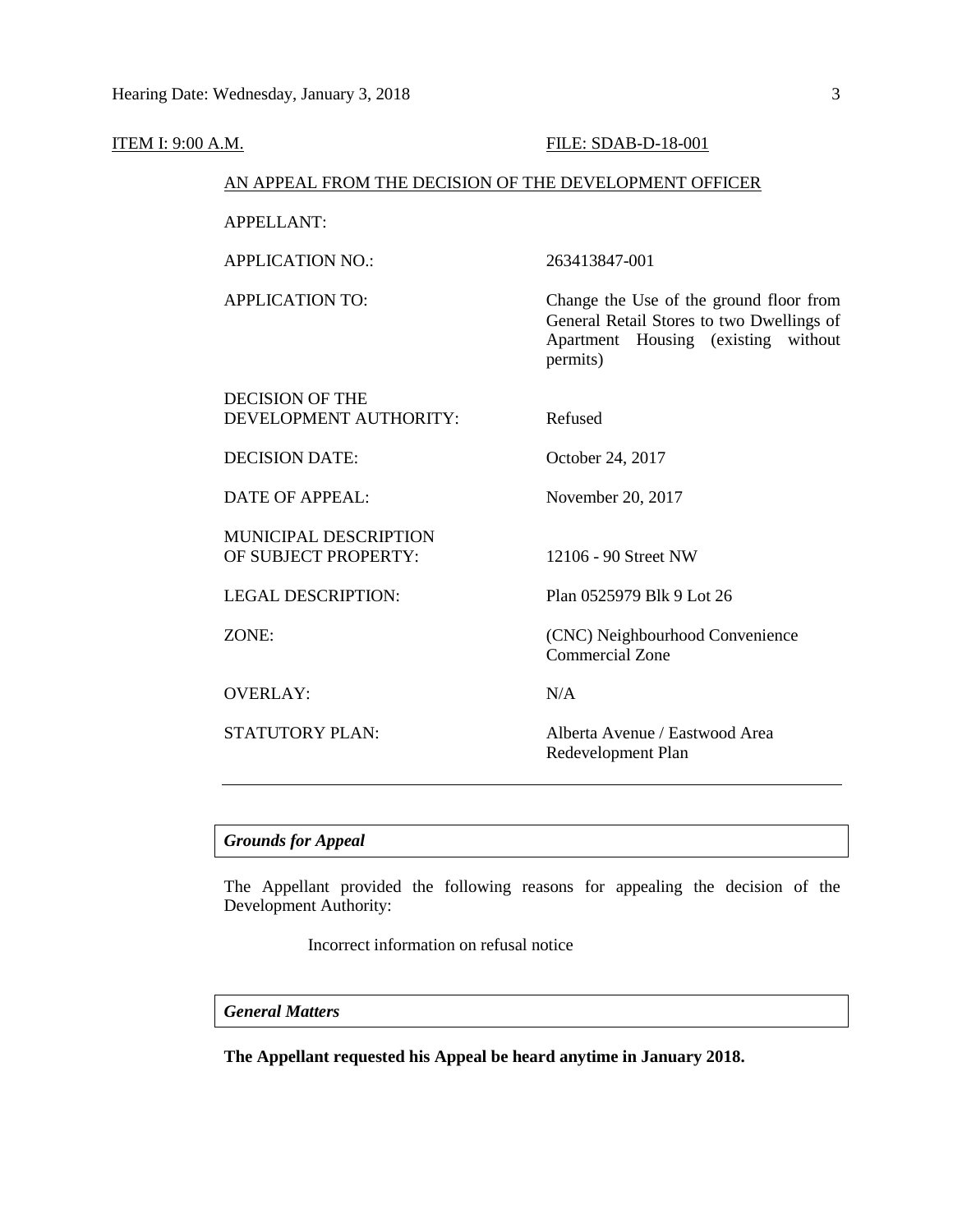### **Appeal Information:**

The *Municipal Government Act*, RSA 2000, c M-26 states the following:

### **Grounds for Appeal**

**685(1)** If a development authority

- (a) fails or refuses to issue a development permit to a person,
- (b) issues a development permit subject to conditions, or
- (c) issues an order under section 645,

the person applying for the permit or affected by the order under section 645 may appeal to the subdivision and development appeal board.

#### **Appeals**

**686(1)** A development appeal to a subdivision and development appeal board is commenced by filing a notice of the appeal, containing reasons, with the board,

- (a) in the case of an appeal made by a person referred to in section 685(1)
	- (i) with respect to an application for a development permit,
		- (A) within 21 days after the date on which the decision is made under section 642, […]

…

### **Permitted and discretionary uses**

…

**642(3)** A decision of a development authority on an application for a development permit must be in writing, and a copy of the decision, together with a written notice specifying the date on which the decision was made and containing any other information required by the regulations, must be given or sent to the applicant on the same day the decision is made.

…

#### **Hearing and Decision**

**687(3)** In determining an appeal, the subdivision and development appeal board

…

(a.1) must comply with the land use policies;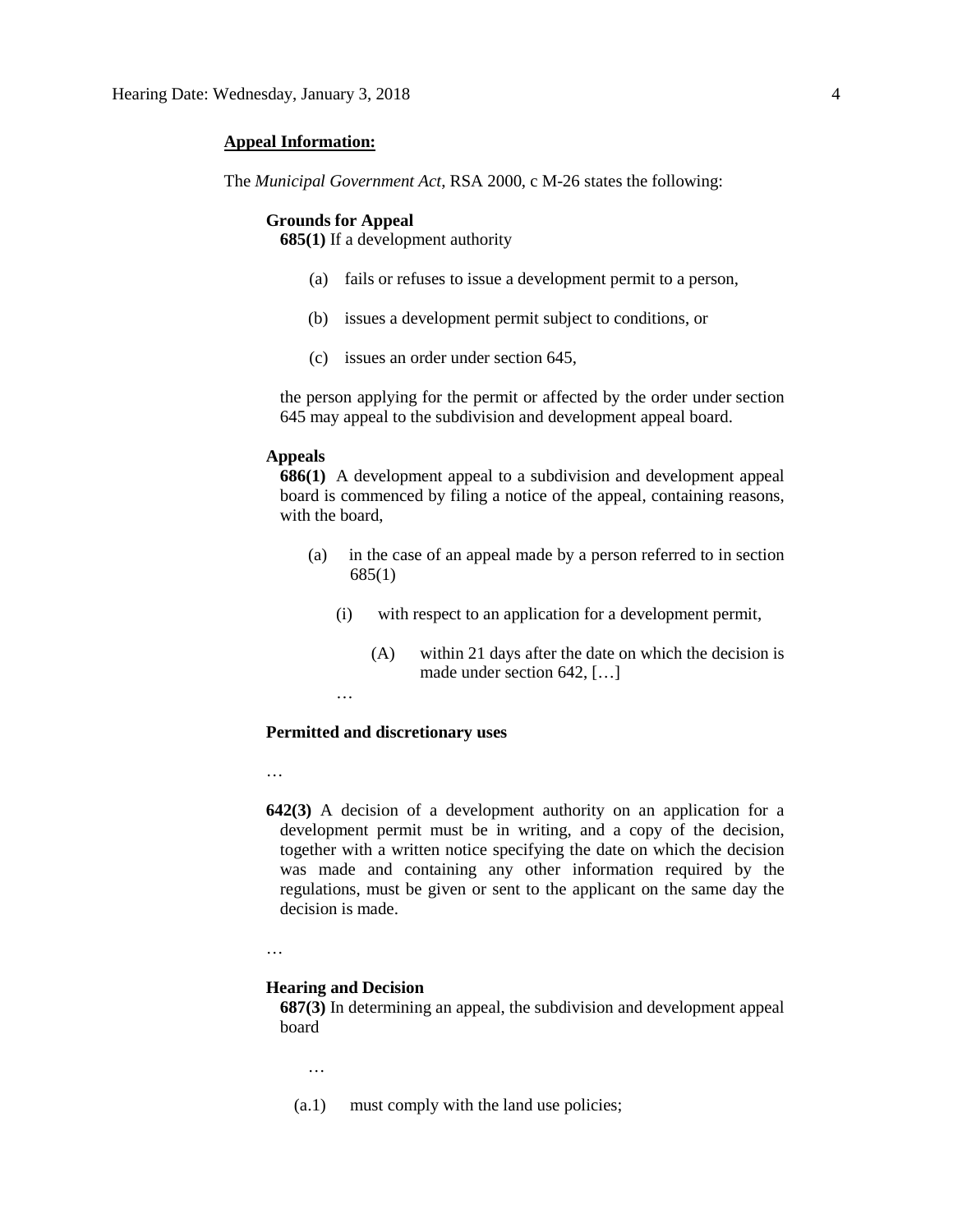- (a.2) subject to section 638, must comply with any applicable statutory plans;
- (a.3) subject to clause (d), must comply with any land use bylaw in effect;
	- …
	- (c) may confirm, revoke or vary the order, decision or development permit or any condition attached to any of them or make or substitute an order, decision or permit of its own;
	- (d) may make an order or decision or issue or confirm the issue of a development permit even though the proposed development does not comply with the land use bylaw if, in its opinion,
		- (i) the proposed development would not
			- (A) unduly interfere with the amenities of the neighbourhood, or
			- (B) materially interfere with or affect the use, enjoyment or value of neighbouring parcels of land,

and

(ii) the proposed development conforms with the use prescribed for that land or building in the land use bylaw.

#### **General Provisions from the** *Edmonton Zoning Bylaw:*

Under section 310.3(1), **Apartment Housing** is a **Discretionary Use** in the (CNC) Neighbourhood Convenience Commercial Zone.

Under section 7.2(1), **Apartment Housing** means:

development consisting of one or more Dwellings contained within a building in which the Dwellings are arranged in any horizontal or vertical configuration, which does not conform to the definition of any other Residential Use.

Under section 6.1(31), **Dwelling** means:

a self contained unit comprised of one or more rooms accommodating sitting, sleeping, sanitary facilities, and a principal kitchen for food preparation, cooking, and serving. A Dwelling is used permanently or semi-permanently as a residence for a single Household.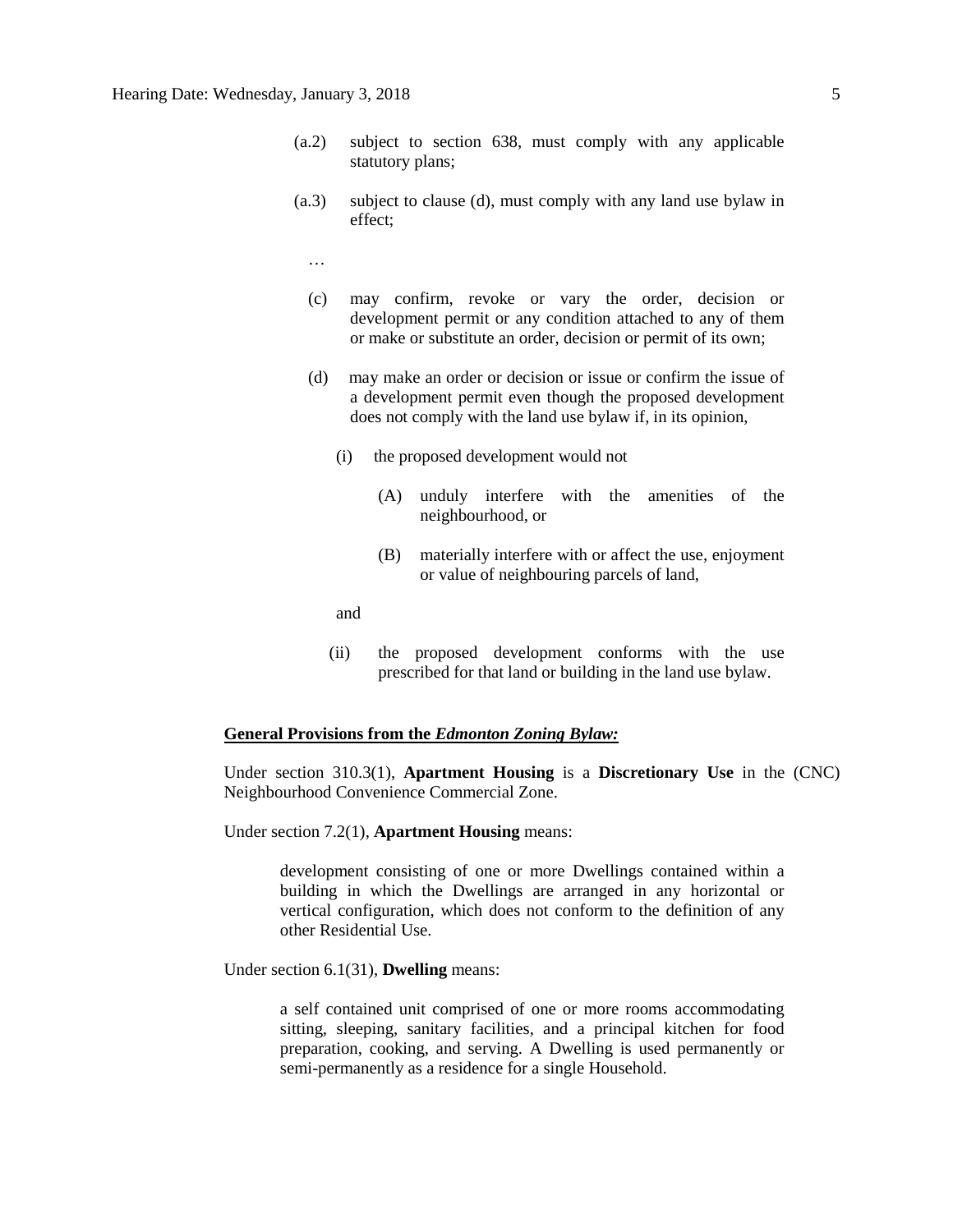Section 310.1 states that the **General Purpose** of the **(CNC) Neighbourhood Convenience Commercial Zone** is:

to provide for convenience commercial and personal service uses, which are intended to serve the day-to-day needs of residents within residential neighbourhoods.

## **Development Officer's Determination:**

**1) Section 11.3(1)(d) - There shall be no variance to the General Purpose of the appropriate Zone or Overlay. The subject property is zoned CNC (Neighbourhood Convenience Commercial Zone). The purpose of this Zone is to provide for convenience commercial and personal service uses, which are intended to serve the day-to-day needs of residents within residential neighbourhoods.**

**The proposed development is to convert the entire building to an Apartment House, which does not meet the General Purpose of the CNC Zone.** [unedited]

*Additional Development Regulations for Discretionary Uses*

Section 310.5(1)(a) states "Apartment Housing shall be permitted only in buildings where the first Storey is used for commercial purposes."

#### **Development Officer's Determination:**

**2) Section 310.5(1)(a) - Apartment Housing shall be permitted only in buildings where the first Storey is used for commercial purposes. The existing development is a mixed use development consisting of two main floor (first storey) General Retail Stores with five Apartment House dwellings on the second floor.**

**Proposed: Conversion of the General Retail Stores on the main floor (first storey) to two dwellings, contrary to Section 310.5(1)(a).**

**The Development Officer has been made aware that the General Retail Stores on the main floor have been converted to two Apartment House dwellings without a valid development permit (Reference Development Compliance Job no - 045826630-008).** [unedited]

## Notice to Applicant/Appellant

Provincial legislation requires that the Subdivision and Development Appeal Board issue its official decision in writing within fifteen days of the conclusion of the hearing. Bylaw No. 11136 requires that a verbal announcement of the Board's decision shall be made at the conclusion of the hearing of an appeal, but the verbal decision is not final nor binding on the Board until the decision has been given in writing in accordance with the *Municipal Government Act*.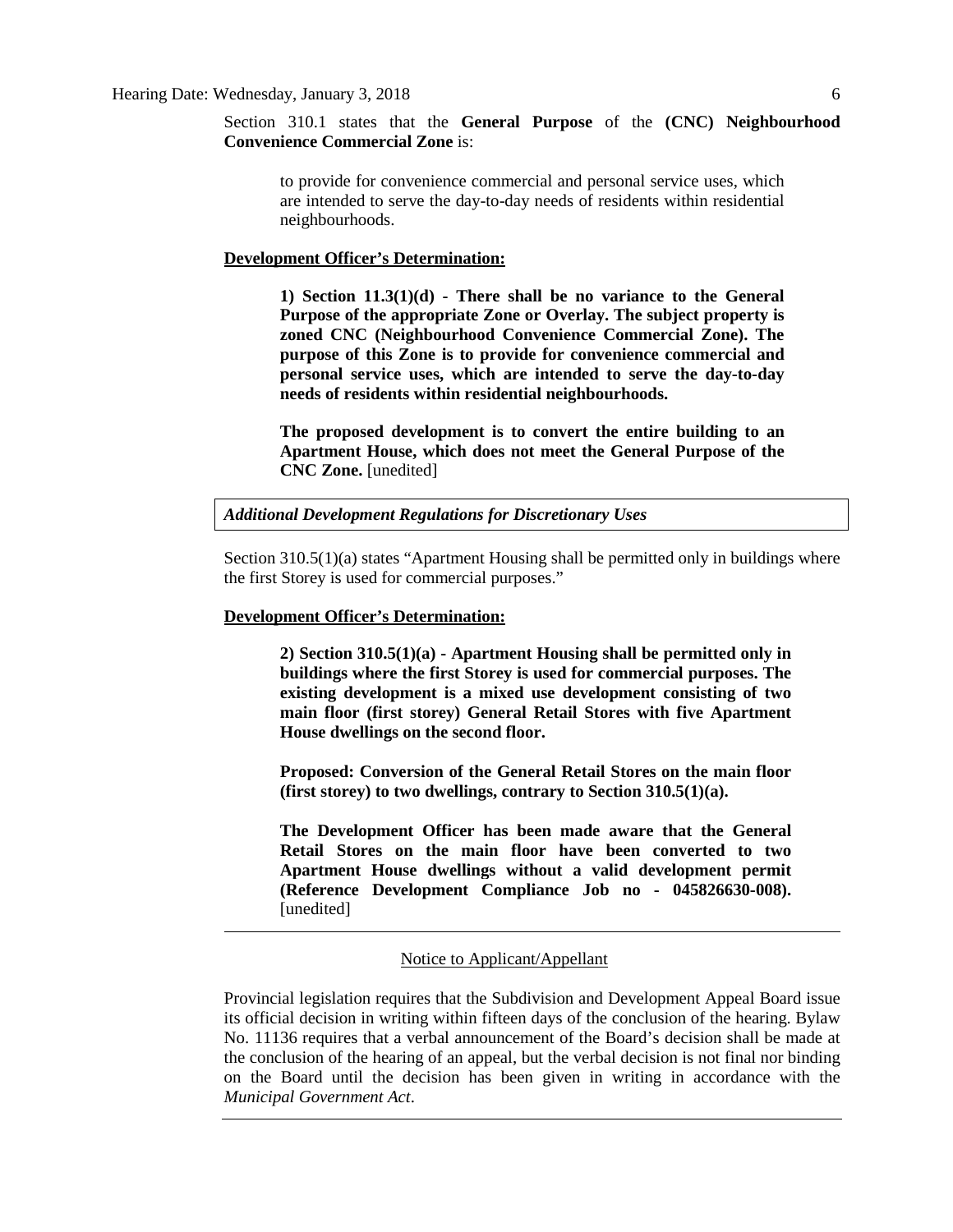| <b>Imónton</b>                                                                                                                                                                                                                                                                                                                                                                                                                   |                                                            | Project Number: 263413847-001<br><b>Application Date:</b><br>SEP 28, 2017 |  |  |  |  |
|----------------------------------------------------------------------------------------------------------------------------------------------------------------------------------------------------------------------------------------------------------------------------------------------------------------------------------------------------------------------------------------------------------------------------------|------------------------------------------------------------|---------------------------------------------------------------------------|--|--|--|--|
|                                                                                                                                                                                                                                                                                                                                                                                                                                  | Printed:<br>October 24, 2017 at 3:04 PM<br>1 of 2<br>Page: |                                                                           |  |  |  |  |
| <b>Application for</b>                                                                                                                                                                                                                                                                                                                                                                                                           |                                                            |                                                                           |  |  |  |  |
|                                                                                                                                                                                                                                                                                                                                                                                                                                  | <b>Major Development Permit</b>                            |                                                                           |  |  |  |  |
| This document is a Development Permit Decision for the development application described below.                                                                                                                                                                                                                                                                                                                                  |                                                            |                                                                           |  |  |  |  |
| Applicant<br>Property Address(es) and Legal Description(s)<br>12106 - 90 STREET NW<br>Plan 0525979 Blk 9 Lot 26                                                                                                                                                                                                                                                                                                                  |                                                            |                                                                           |  |  |  |  |
|                                                                                                                                                                                                                                                                                                                                                                                                                                  | <b>Specific Address(es)</b>                                |                                                                           |  |  |  |  |
|                                                                                                                                                                                                                                                                                                                                                                                                                                  | Entryway: 12110 - 90 STREET NW                             |                                                                           |  |  |  |  |
|                                                                                                                                                                                                                                                                                                                                                                                                                                  | Entryway: 12112 - 90 STREET NW                             |                                                                           |  |  |  |  |
|                                                                                                                                                                                                                                                                                                                                                                                                                                  | Building: 12106 - 90 STREET NW                             |                                                                           |  |  |  |  |
|                                                                                                                                                                                                                                                                                                                                                                                                                                  | Building: 12110 - 90 STREET NW                             |                                                                           |  |  |  |  |
|                                                                                                                                                                                                                                                                                                                                                                                                                                  |                                                            |                                                                           |  |  |  |  |
| <b>Scope of Application</b>                                                                                                                                                                                                                                                                                                                                                                                                      |                                                            |                                                                           |  |  |  |  |
| To change the use of the ground floor from General Retail Stores to two Dwellings of Apartment Housing (existing w/o permits).                                                                                                                                                                                                                                                                                                   |                                                            |                                                                           |  |  |  |  |
| <b>Permit Details</b>                                                                                                                                                                                                                                                                                                                                                                                                            |                                                            |                                                                           |  |  |  |  |
| Class of Permit: Class B                                                                                                                                                                                                                                                                                                                                                                                                         | <b>Contact Person:</b>                                     |                                                                           |  |  |  |  |
| Gross Floor Area (sq.m.):                                                                                                                                                                                                                                                                                                                                                                                                        | Lot Grading Needed?: N                                     |                                                                           |  |  |  |  |
| New Sewer Service Required: N                                                                                                                                                                                                                                                                                                                                                                                                    | NumberOfMainFloorDwellings: 2                              |                                                                           |  |  |  |  |
| Site Area (sq. m.):                                                                                                                                                                                                                                                                                                                                                                                                              | Stat. Plan Overlay/Annex Area: (none)                      |                                                                           |  |  |  |  |
| I/We certify that the above noted details are correct.                                                                                                                                                                                                                                                                                                                                                                           |                                                            |                                                                           |  |  |  |  |
| Applicant signature:                                                                                                                                                                                                                                                                                                                                                                                                             |                                                            |                                                                           |  |  |  |  |
| <b>Development Application Decision</b><br>Refused                                                                                                                                                                                                                                                                                                                                                                               |                                                            |                                                                           |  |  |  |  |
| <b>Reason for Refusal</b><br>1) Section 11.3(1)(d) - There shall be no variance to the General Purpose of the appropriate Zone or Overlay. The subject property<br>is zoned CNC (Neighbourhood Convenience Commercial Zone). The purpose of this Zone is to provide for convenience<br>commercial and personal service uses, which are intended to serve the day-to-day needs of residents within residential<br>neighbourhoods. |                                                            |                                                                           |  |  |  |  |
| The proposed development is to convert the entire building to an Apartment House, which does not meet the General Purpose of<br>the CNC Zone.                                                                                                                                                                                                                                                                                    |                                                            |                                                                           |  |  |  |  |
| 2) Section 310.5(1)(a) - Apartment Housing shall be permitted only in buildings where the first Storey is used for commercial<br>purposes. The existing development is a mixed use development consisting of two main floor (first storey) General Retail Stores<br>with five Apartment House dwellings on the second floor.                                                                                                     |                                                            |                                                                           |  |  |  |  |
| Proposed: Conversion of the General Retail Stores on the main floor (first storey) to two dwellings, contrary to Section<br>$310.5(1)(a)$ .                                                                                                                                                                                                                                                                                      |                                                            |                                                                           |  |  |  |  |
| The Development Officer has been made aware that the General Retail Stores on the main floor have been converted to two<br><b>Rights of Appeal</b>                                                                                                                                                                                                                                                                               |                                                            |                                                                           |  |  |  |  |
| The Applicant has the right of appeal within 14 days of receiving notice of the Development Application Decision, as outlined in<br>Chapter 24, Section 683 through 689 of the Municipal Government Amendment Act.                                                                                                                                                                                                               |                                                            |                                                                           |  |  |  |  |
| Issue Date: Oct 24, 2017<br>Development Authority: SHAH, NIKHIL<br>Signature:______________                                                                                                                                                                                                                                                                                                                                      |                                                            |                                                                           |  |  |  |  |
| THIS IS NOT A PERMIT                                                                                                                                                                                                                                                                                                                                                                                                             |                                                            |                                                                           |  |  |  |  |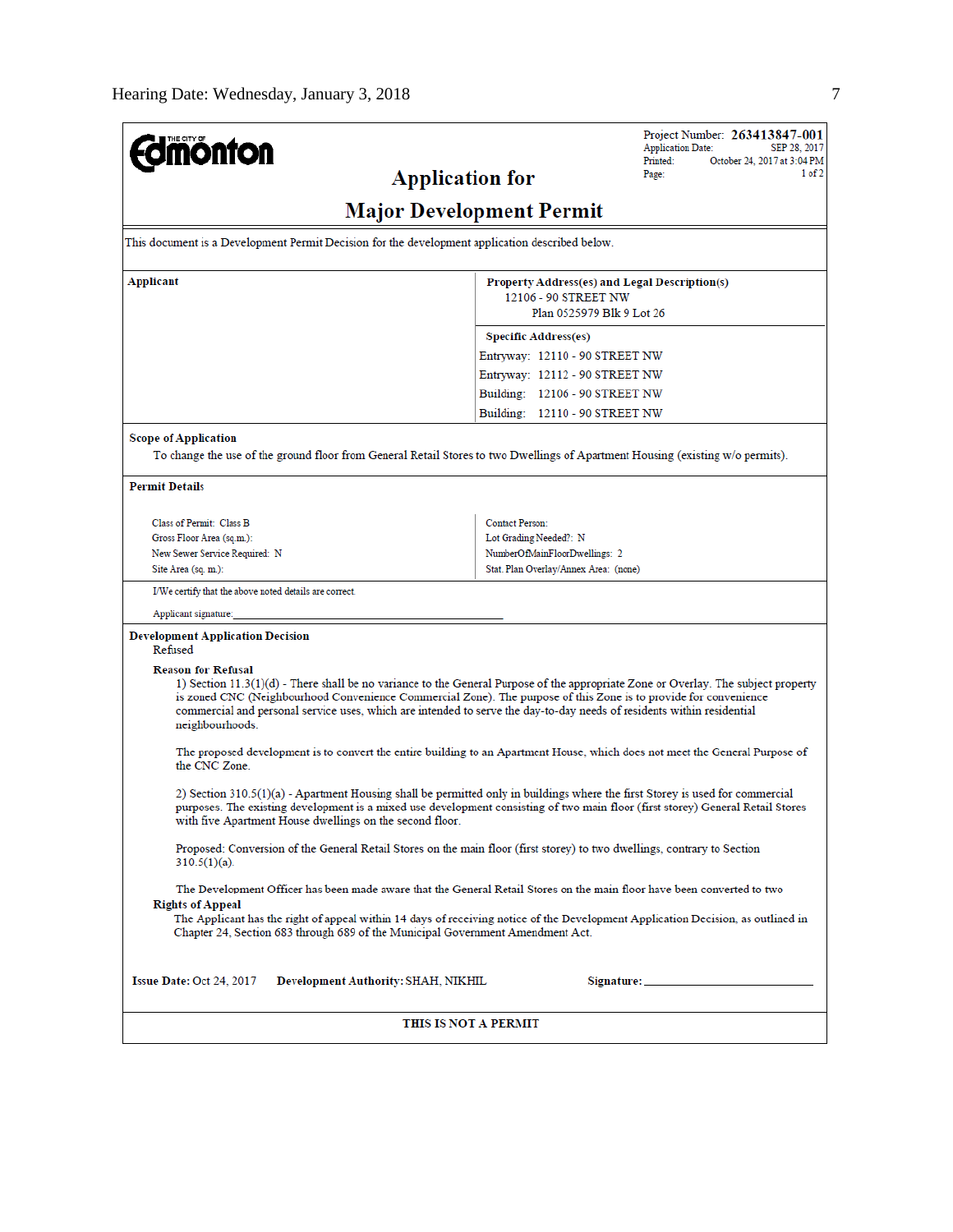| <b><i><u>alimonton</u></i></b><br><b>Application for</b> |                                         |                                 | <b>Application Date:</b><br>Printed:<br>Page: | Project Number: 263413847-001<br>SEP 28, 2017<br>October 24, 2017 at 3:04 PM<br>$2$ of $2$ |  |
|----------------------------------------------------------|-----------------------------------------|---------------------------------|-----------------------------------------------|--------------------------------------------------------------------------------------------|--|
|                                                          |                                         | <b>Major Development Permit</b> |                                               |                                                                                            |  |
|                                                          |                                         |                                 |                                               |                                                                                            |  |
| Fees                                                     |                                         |                                 |                                               |                                                                                            |  |
| Major Dev. Application Fee<br><b>Total GST Amount:</b>   | <b>Fee Amount</b><br>\$500.00<br>\$0.00 | <b>Amount Paid</b><br>\$500.00  | Receipt#<br>04489644                          | <b>Date Paid</b><br>Sep 28, 2017                                                           |  |
| <b>Totals for Permit:</b>                                | \$500.00                                | \$500.00                        |                                               |                                                                                            |  |
|                                                          |                                         |                                 |                                               |                                                                                            |  |
|                                                          |                                         |                                 |                                               |                                                                                            |  |
|                                                          |                                         |                                 |                                               |                                                                                            |  |
|                                                          |                                         |                                 |                                               |                                                                                            |  |
|                                                          |                                         |                                 |                                               |                                                                                            |  |
|                                                          |                                         |                                 |                                               |                                                                                            |  |
|                                                          |                                         |                                 |                                               |                                                                                            |  |
|                                                          |                                         |                                 |                                               |                                                                                            |  |
|                                                          |                                         |                                 |                                               |                                                                                            |  |
|                                                          |                                         |                                 |                                               |                                                                                            |  |
|                                                          |                                         |                                 |                                               |                                                                                            |  |
|                                                          |                                         |                                 |                                               |                                                                                            |  |
|                                                          |                                         |                                 |                                               |                                                                                            |  |
|                                                          |                                         |                                 |                                               |                                                                                            |  |
|                                                          |                                         |                                 |                                               |                                                                                            |  |
|                                                          |                                         |                                 |                                               |                                                                                            |  |
|                                                          |                                         |                                 |                                               |                                                                                            |  |
|                                                          |                                         |                                 |                                               |                                                                                            |  |
|                                                          |                                         |                                 |                                               |                                                                                            |  |
|                                                          |                                         |                                 |                                               |                                                                                            |  |
|                                                          |                                         |                                 |                                               |                                                                                            |  |
|                                                          |                                         |                                 |                                               |                                                                                            |  |
|                                                          |                                         |                                 |                                               |                                                                                            |  |
|                                                          |                                         | THIS IS NOT A PERMIT            |                                               |                                                                                            |  |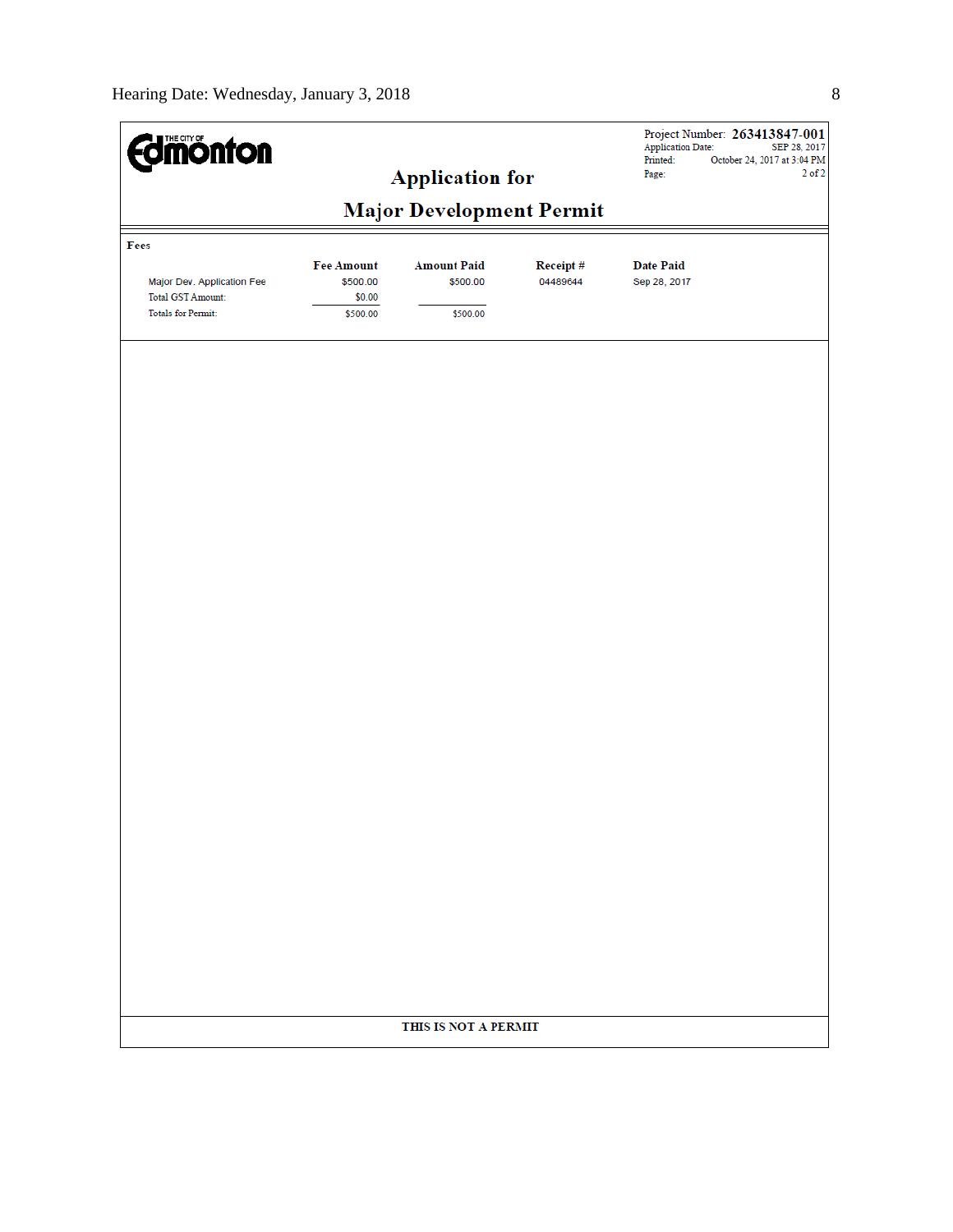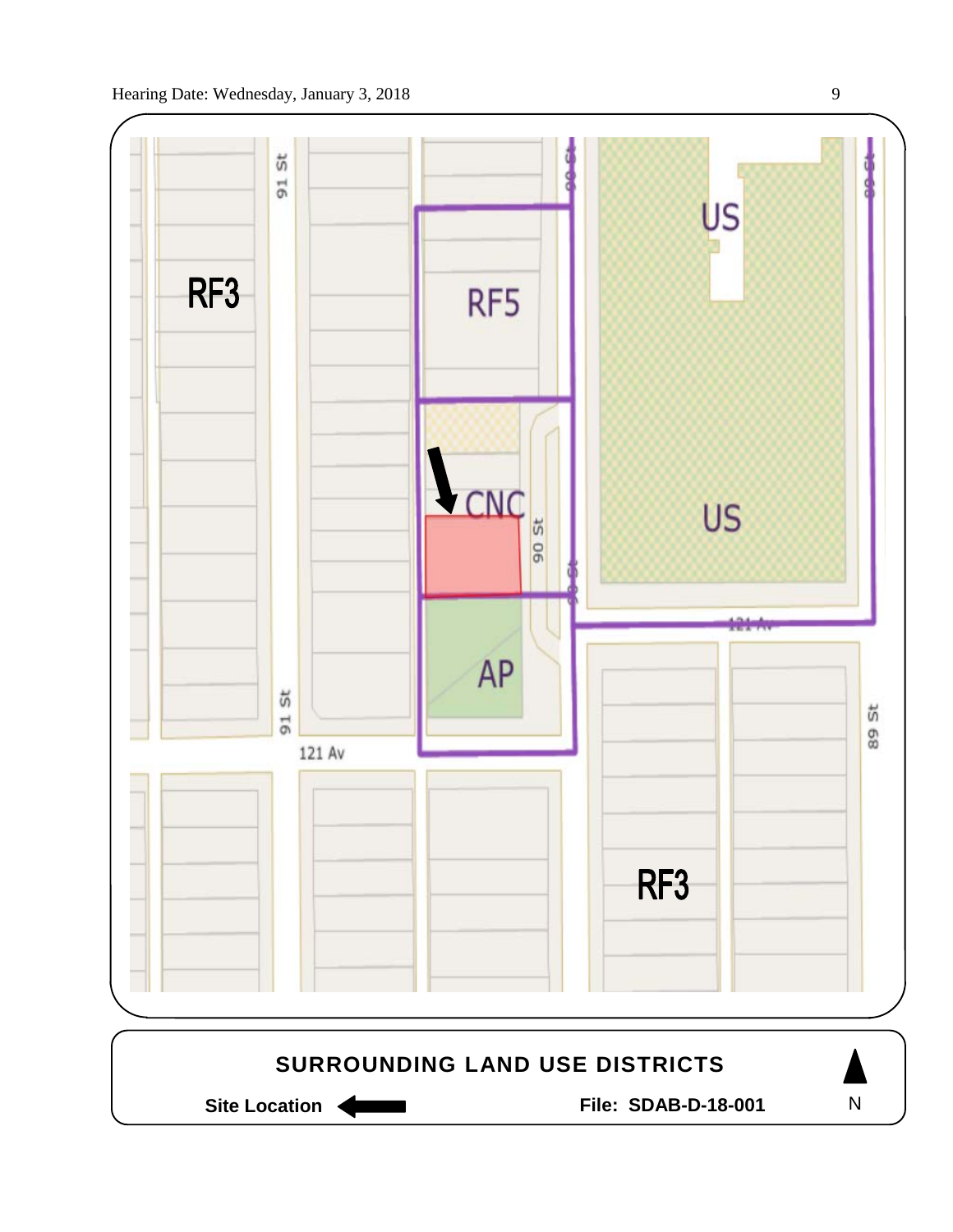| ITEM II: 10:30 A.M. |                                                        | FILE: SDAB-D-18-002                                    |
|---------------------|--------------------------------------------------------|--------------------------------------------------------|
|                     | AN APPEAL FROM THE DECISION OF THE DEVELOPMENT OFFICER |                                                        |
|                     | <b>APPELLANT:</b>                                      |                                                        |
|                     | <b>APPLICATION NO.:</b>                                | 233805217-001                                          |
|                     | <b>APPLICATION TO:</b>                                 | Construct a Semi-detached House with<br>front verandas |
|                     | <b>DECISION OF THE</b><br>DEVELOPMENT AUTHORITY:       | Refused                                                |
|                     | <b>DECISION DATE:</b>                                  | November 20, 2017                                      |
|                     | <b>DATE OF APPEAL:</b>                                 | December 4, 2017                                       |
|                     | <b>MUNICIPAL DESCRIPTION</b><br>OF SUBJECT PROPERTY:   | 12070 - 94 Street NW                                   |
|                     | <b>LEGAL DESCRIPTION:</b>                              | Plan 2463AE Blk 5 Lot 8                                |
|                     | ZONE:                                                  | (RF3) Small Scale Infill Development<br>Zone           |
|                     | <b>OVERLAY:</b>                                        | Mature Neighbourhood Overlay                           |
|                     | <b>STATUTORY PLAN:</b>                                 | Alberta Avenue / Eastwood Area<br>Redevelopment Plan   |
|                     |                                                        |                                                        |

*Grounds for Appeal*

The Appellant provided the following reasons for appealing the decision of the Development Authority:

No reasons provided to date.

## *General Matters*

## **Appeal Information:**

The *Municipal Government Act*, RSA 2000, c M-26 states the following:

## **Grounds for Appeal**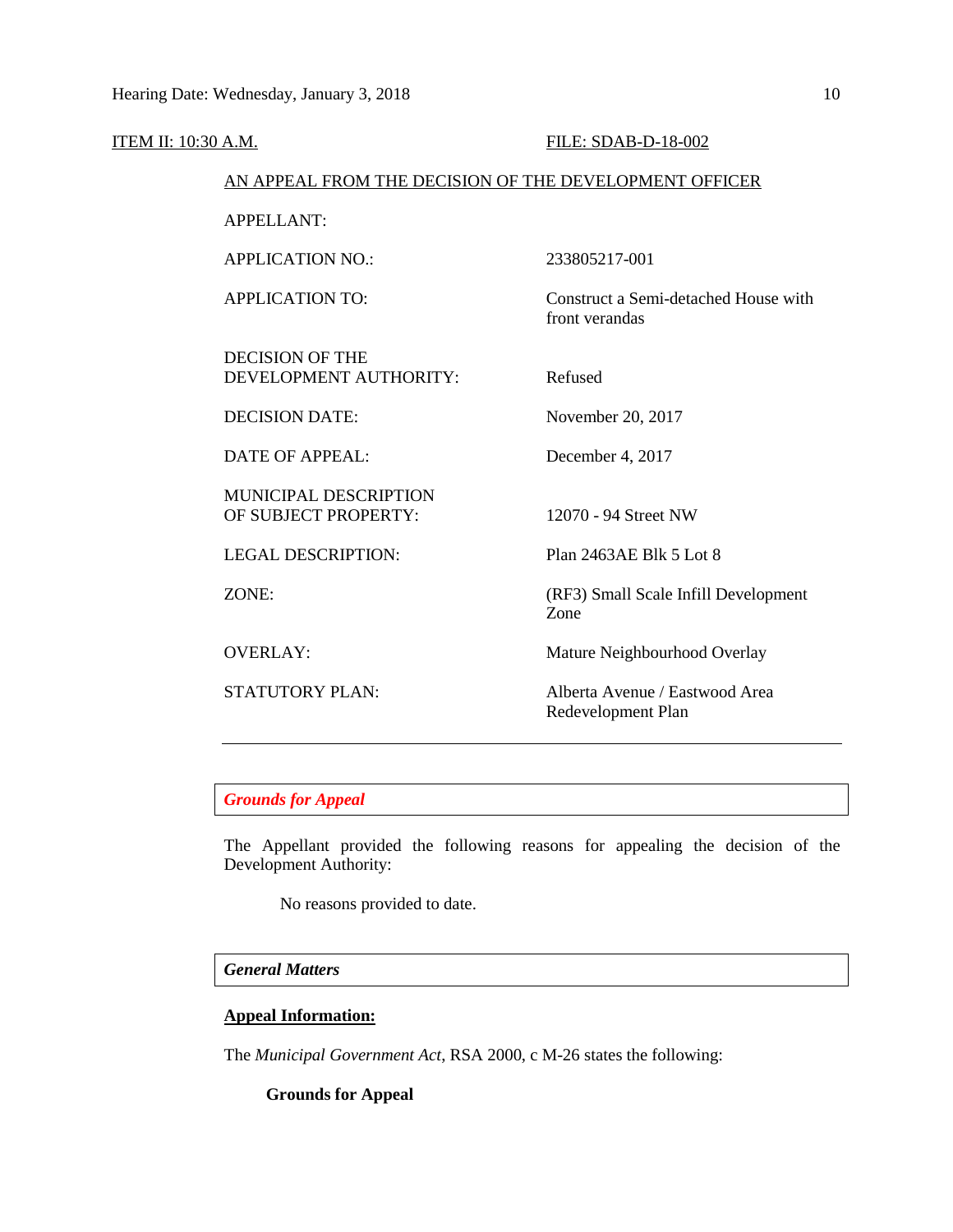**685(1)** If a development authority

- (a) fails or refuses to issue a development permit to a person,
- (b) issues a development permit subject to conditions, or
- (c) issues an order under section 645,

the person applying for the permit or affected by the order under section 645 may appeal to the subdivision and development appeal board.

## **Appeals**

**686(1)** A development appeal to a subdivision and development appeal board is commenced by filing a notice of the appeal, containing reasons, with the board,

- (a) in the case of an appeal made by a person referred to in section 685(1)
	- (i) with respect to an application for a development permit,
		- (A) within 21 days after the date on which the decision is made under section 642, […]
	- …

### **Hearing and Decision**

**687(3)** In determining an appeal, the subdivision and development appeal board

…

- (a.1) must comply with the land use policies;
- (a.2) subject to section 638, must comply with any applicable statutory plans;
- (a.3) subject to clause (d), must comply with any land use bylaw in effect;

…

- (c) may confirm, revoke or vary the order, decision or development permit or any condition attached to any of them or make or substitute an order, decision or permit of its own;
- (d) may make an order or decision or issue or confirm the issue of a development permit even though the proposed development does not comply with the land use bylaw if, in its opinion,
	- (i) the proposed development would not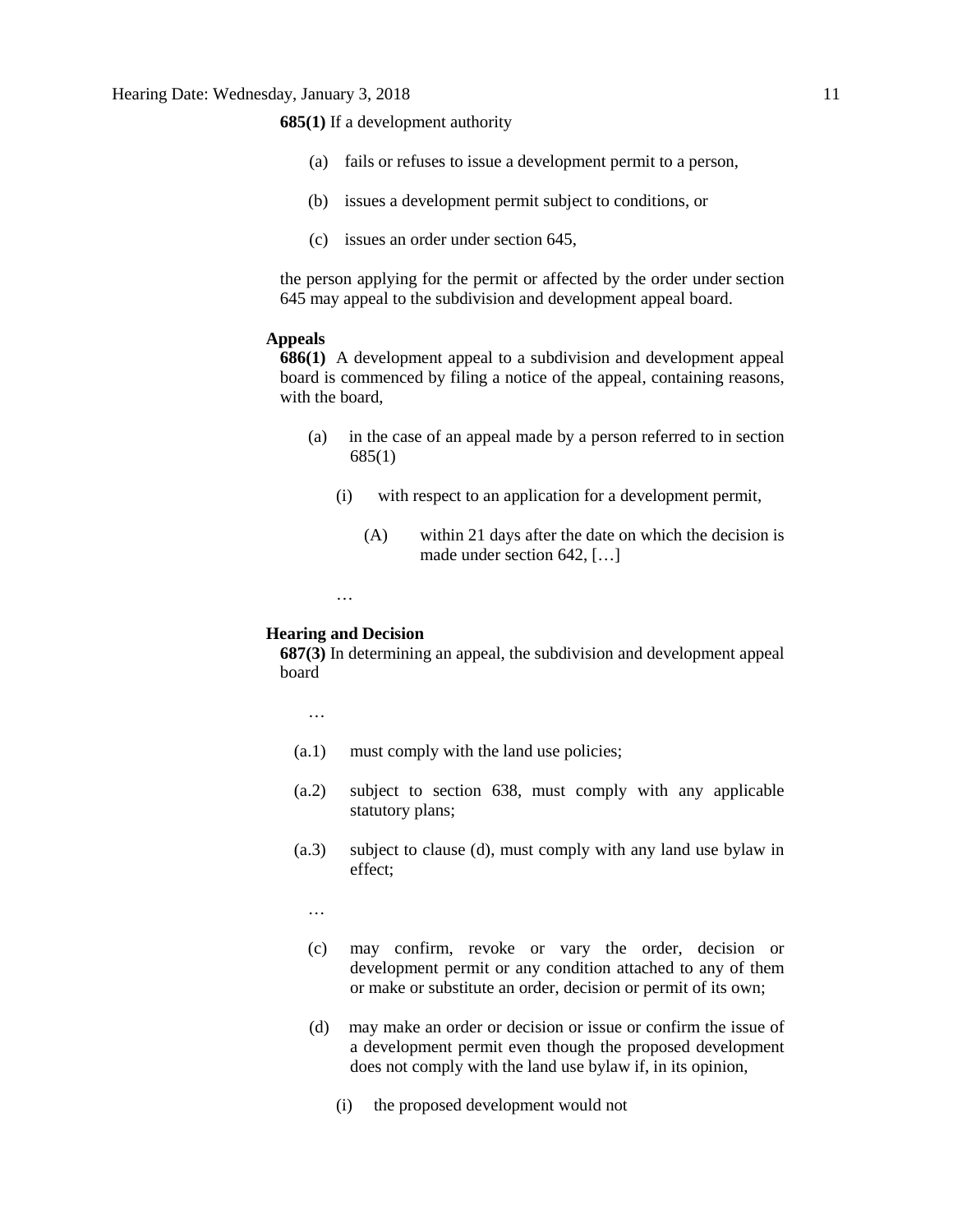- (A) unduly interfere with the amenities of the neighbourhood, or
- (B) materially interfere with or affect the use, enjoyment or value of neighbouring parcels of land,

and

(ii) the proposed development conforms with the use prescribed for that land or building in the land use bylaw.

## **General Provisions from the** *Edmonton Zoning Bylaw:*

Under section 140.2(9), **Semi-detached Housing** is a **Permitted Use** in the (RF3) Small Scale Infill Development Zone.

Under section 7.2(7), **Semi-detached Housing** means:

development consisting of a building containing only two Dwellings joined in whole or in part at the side or rear with no Dwelling being placed over another in whole or in part. Each Dwelling has separate, individual, and direct access to Grade. This type of development is designed and constructed as two Dwellings at the time of initial construction of the building. This Use does not include Secondary Suites or Duplexes.

Under section 6.1(31), **Dwelling** means:

a self contained unit comprised of one or more rooms accommodating sitting, sleeping, sanitary facilities, and a principal kitchen for food preparation, cooking, and serving. A Dwelling is used permanently or semi-permanently as a residence for a single Household.

Section 814.1 states that the **General Purpose** of the **Mature Neighbourhood Overlay** is:

to regulate residential development in Edmonton's mature residential neighbourhoods, while responding to the context of surrounding development, maintaining the pedestrian-oriented design of the streetscape, and to provide an opportunity for consultation by gathering input from affected parties on the impact of a proposed variance to the Overlay regulations.

Section 140.1 states that the **General Purpose** of the **(RF3) Small Scale Infill Development Zone** is:

to provide for Single Detached Housing and Semi-detached Housing while allowing small-scale conversion and infill redevelopment to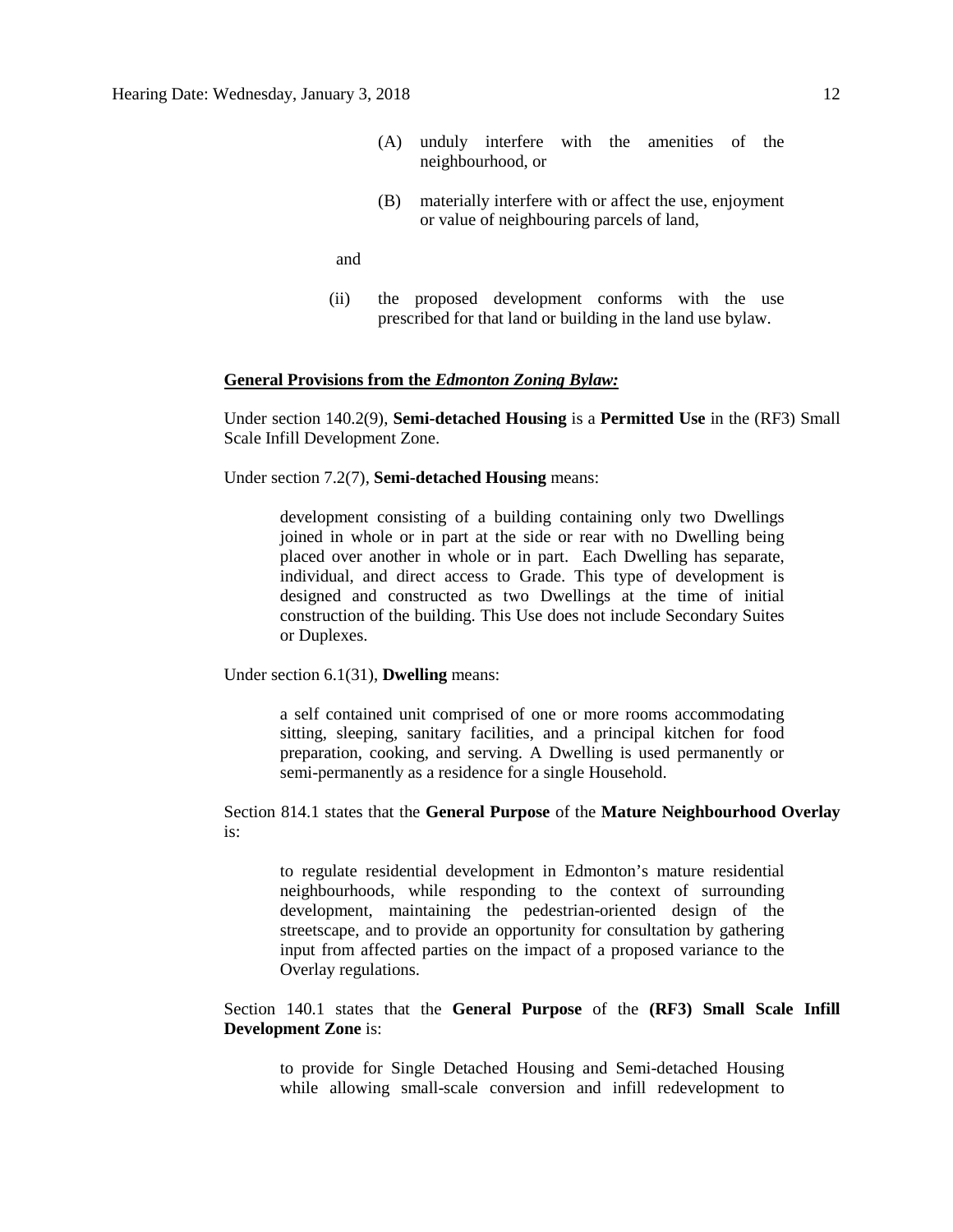buildings containing up to four Dwellings under certain conditions, and including Secondary Suites and Garden Suites.

## *(RF3) Small Scale Infill Development Zone Regulations*

#### **Site Area**

Section 140.4(3)(a) states "the minimum Site area shall be  $442.2 \text{ m}^2$ ."

### **Development Officer's Determination**

**Site Area - The area of the site is 336.41m2 instead of 442.20m2 (Section 140.4.3.a).** [unedited]

## **Site Width**

Section 140.4(3)(b) states "on a non-Corner Lot, the minimum Site Width shall be 13.4 m, except that if the Dwellings are arranged along the depth of the Site rather than the width, the minimum Site Width may be reduced to 10.0 m."

## **Development Officer's Determination**

**Site Width - The width of the site is 8.8m instead of 10.0m (Section 140.4.3.b).** [unedited]

|  |  |  |  | <b>Previous Subdivision and Development Appeal Board Decisions</b> |
|--|--|--|--|--------------------------------------------------------------------|
|--|--|--|--|--------------------------------------------------------------------|

| <b>Application Number</b> | <b>Description</b>                                                                                                                                  | <b>Decision</b>                                                                                                                                                                                                                         |
|---------------------------|-----------------------------------------------------------------------------------------------------------------------------------------------------|-----------------------------------------------------------------------------------------------------------------------------------------------------------------------------------------------------------------------------------------|
| SDAB-D-16-112             | To construct a Semi-<br>Detached House with a<br>veranda                                                                                            | May 19, 2016; The<br>appeal was filed outside<br>the 14 days statutory<br>time limit under Section<br>$686(1)(a)(i)$ of the<br>Municipal Government<br>Act, and the Board<br>therefore has<br>no<br>jurisdiction to hear the<br>matter. |
| SDAB-D-11-165             | Construct additions to a<br>Single Detached House<br>(front addition and<br>second storey existing   DEVELOPMENT<br>without permits) and to $\vert$ | October 14, 2011; that<br>the<br>be<br>appeal<br>ALLOWED and<br>the<br>GRANTED subject to                                                                                                                                               |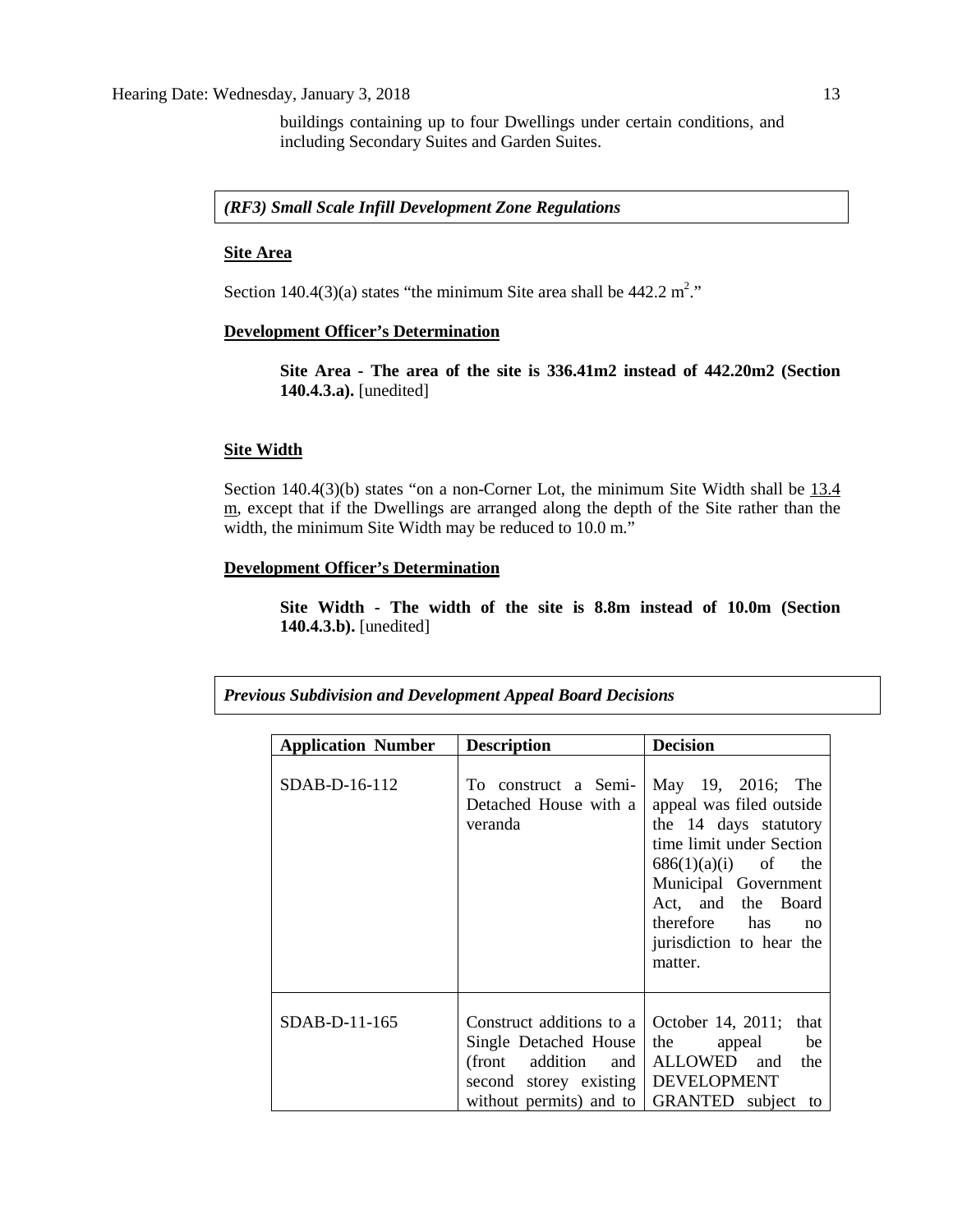| demolish rear addition | the following condition: |
|------------------------|--------------------------|
| and front overhang     |                          |
| currently under        | 1. The approval is for a |
| construction on Lot 8, | Single Detached House    |
| Block 5, Plan 2463AE   | and any changes to the   |
| was refused due to the | Use will require a       |
| building being non-    | separate Development     |
| conforming due to a    | Permit Application.      |
| deficiency in the      |                          |
| minimum required Side  |                          |
| Yards and a deficiency |                          |
| in the minimum Rear    |                          |
| Yard, that being forty |                          |
| percent of the Site    |                          |
| Depth.                 |                          |
|                        |                          |

## Notice to Applicant/Appellant

Provincial legislation requires that the Subdivision and Development Appeal Board issue its official decision in writing within fifteen days of the conclusion of the hearing. Bylaw No. 11136 requires that a verbal announcement of the Board's decision shall be made at the conclusion of the hearing of an appeal, but the verbal decision is not final nor binding on the Board until the decision has been given in writing in accordance with the *Municipal Government Act*.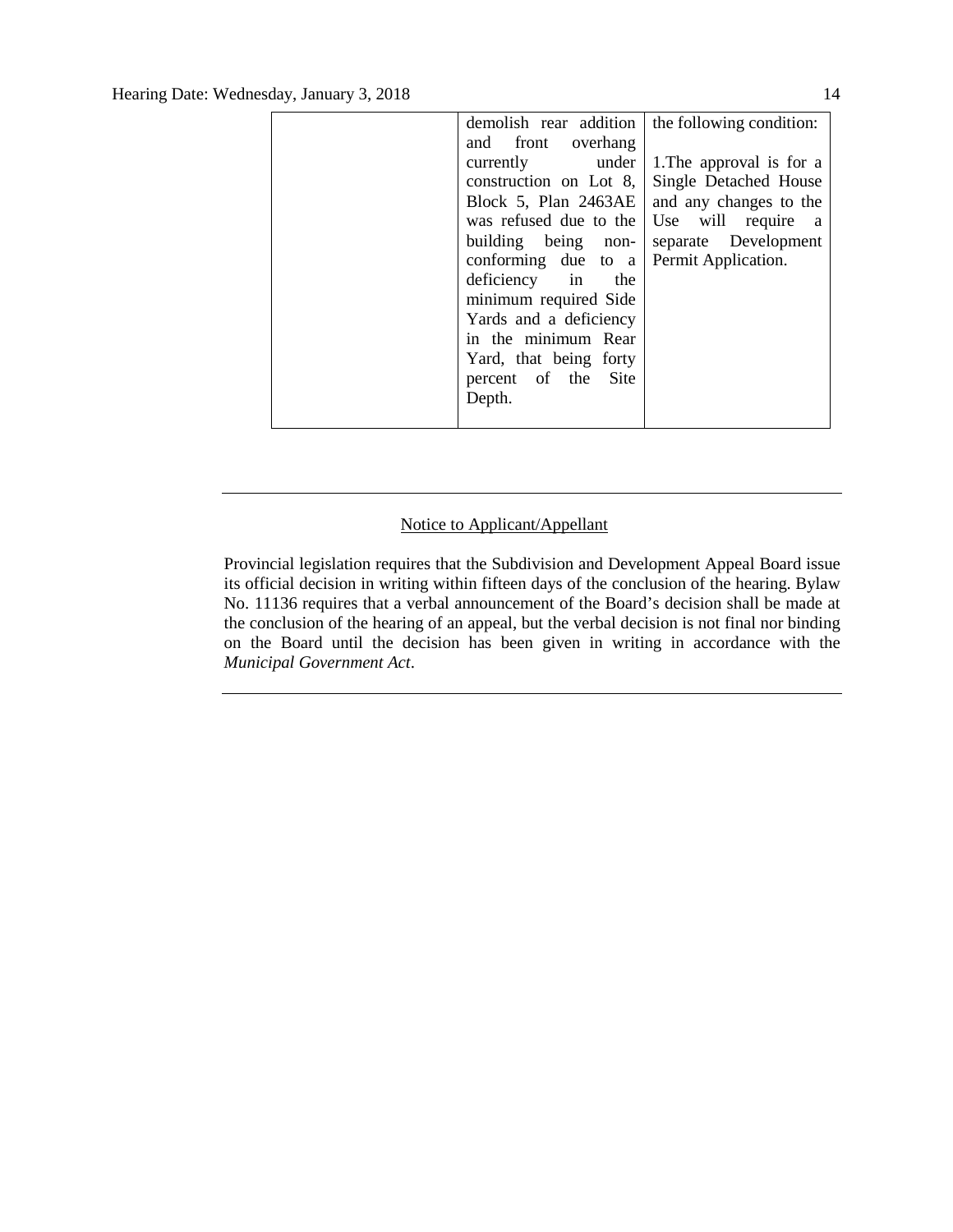| <b>mönton</b>                                                                                                                                                                                                                                                                                                |                                                                        |                                                                                                                                   | Project Number: 233805217-001<br><b>Application Date:</b><br>OCT 27, 2016<br>Printed:<br>November 20, 2017 at 2:26 PM<br>1 of 1<br>Page: |  |  |  |
|--------------------------------------------------------------------------------------------------------------------------------------------------------------------------------------------------------------------------------------------------------------------------------------------------------------|------------------------------------------------------------------------|-----------------------------------------------------------------------------------------------------------------------------------|------------------------------------------------------------------------------------------------------------------------------------------|--|--|--|
| <b>Application for</b><br><b>Minor Development Permit</b>                                                                                                                                                                                                                                                    |                                                                        |                                                                                                                                   |                                                                                                                                          |  |  |  |
| This document is a Development Permit Decision for the development application described below.                                                                                                                                                                                                              |                                                                        |                                                                                                                                   |                                                                                                                                          |  |  |  |
| Applicant<br>Property Address(es) and Legal Description(s)<br>12070 - 94 STREET NW<br>Plan 2463AE Blk 5 Lot 8                                                                                                                                                                                                |                                                                        |                                                                                                                                   |                                                                                                                                          |  |  |  |
|                                                                                                                                                                                                                                                                                                              |                                                                        | <b>Specific Address(es)</b><br>Entryway: 12070 - 94 STREET NW<br>Entryway: 12072 - 94 STREET NW<br>Building: 12070 - 94 STREET NW |                                                                                                                                          |  |  |  |
| <b>Scope of Application</b><br>To construct a Semi-Detached House with front verandas.                                                                                                                                                                                                                       |                                                                        |                                                                                                                                   |                                                                                                                                          |  |  |  |
| <b>Permit Details</b>                                                                                                                                                                                                                                                                                        |                                                                        |                                                                                                                                   |                                                                                                                                          |  |  |  |
| Class of Permit: Class B<br># of Dwelling Units Add/Remove: 2<br>Client File Reference Number:<br>Lot Grading Needed?: Y<br>New Sewer Service Required: Y<br>Minor Dev. Application Fee: Semi-Detached House<br>Secondary Suite Included ?: N<br>Stat. Plan Overlay/Annex Area: Mature Neighbourhood Overlay |                                                                        |                                                                                                                                   |                                                                                                                                          |  |  |  |
| I/We certify that the above noted details are correct.                                                                                                                                                                                                                                                       |                                                                        |                                                                                                                                   |                                                                                                                                          |  |  |  |
| Applicant signature:<br><b>Development Application Decision</b><br>Refused                                                                                                                                                                                                                                   |                                                                        |                                                                                                                                   |                                                                                                                                          |  |  |  |
| <b>Reason for Refusal</b><br>Site Area - The area of the site is 336.41m2 instead of 442.20m2 (Section 140.4.3.a).                                                                                                                                                                                           |                                                                        |                                                                                                                                   |                                                                                                                                          |  |  |  |
| Site Width - The width of the site is 8.8m instead of 10.0m (Section 140.4.3.b).                                                                                                                                                                                                                             |                                                                        |                                                                                                                                   |                                                                                                                                          |  |  |  |
| <b>Rights of Appeal</b><br>The Applicant has the right of appeal within 14 days of receiving notice of the Development Application Decision, as outlined in<br>Chapter 24, Section 683 through 689 of the Municipal Government Amendment Act.                                                                |                                                                        |                                                                                                                                   |                                                                                                                                          |  |  |  |
| Issue Date: Nov 20, 2017<br>Development Authority: YEUNG, KENNETH<br>Signature:<br>Fees                                                                                                                                                                                                                      |                                                                        |                                                                                                                                   |                                                                                                                                          |  |  |  |
| <b>Fee Amount</b><br>Sanitary Sewer Trunk Fund<br>\$1,566.00<br>Lot Grading Fee<br>\$270.00<br>Dev. Application Fee<br>\$456.00<br><b>DP Notification Fee</b><br>\$0.00<br>\$0.00<br><b>Total GST Amount:</b><br><b>Totals for Permit:</b><br>\$2,292.00                                                     | <b>Amount Paid</b><br>\$1,566.00<br>\$270.00<br>\$456.00<br>\$2,292.00 | Receipt#<br>03725981<br>03725981<br>03709047                                                                                      | <b>Date Paid</b><br>Nov 04, 2016<br>Nov 04, 2016<br>Oct 28, 2016                                                                         |  |  |  |
|                                                                                                                                                                                                                                                                                                              |                                                                        |                                                                                                                                   |                                                                                                                                          |  |  |  |
| THIS IS NOT A PERMIT                                                                                                                                                                                                                                                                                         |                                                                        |                                                                                                                                   |                                                                                                                                          |  |  |  |